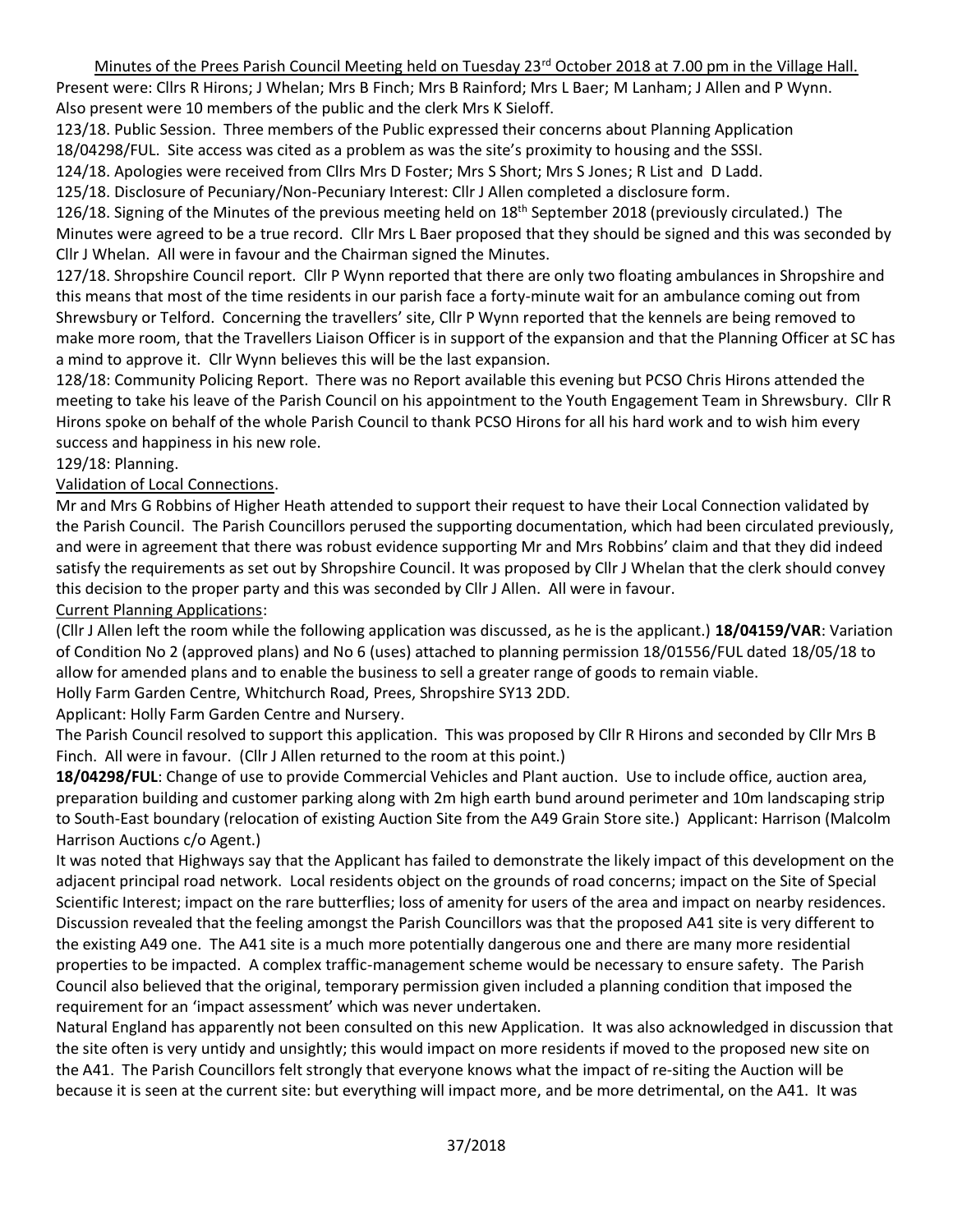resolved to object to the Application. Clerk to draft Objection and pass to Chairman. Proposed by Cllr R Hirons and seconded by Cllr Mrs B Rainford. All were in favour.

**18/04124/FUL**: Erection of single-storey rear extension following demolition of existing extension and conservatory. Kent Place, Mill Lane, Higher Heath. SY13 2HR. Applicants: Mr and Mrs C Wilson

*This Application had been approved already, so there was no need to discuss it.*

*Amendments to* **17/04470/FUL**: Erection of 13 dwellings (resubmission for planning approval of a similar scheme 16/04040/REM and 14/01877/OUT) Land to the North of Station Road, Prees. Applicant : Mr P Jones

It was resolved to object to this Application. Proposed by Cllr R Hirons and seconded by Cllr M Lanham. All were in favour.

**18/04646/OUT**: Outline application (all matters reserved) for the erection of 1 dwelling following the demolition of existing dwelling. Shirlee Sajana, 40 Twemlows Avenuse, Higher Heath.

It was resolved to support this Application with the proviso that the new house has the same footprint as the old one and that the existing asbestos is dealt with according to regulations. This was proposed by Cllr R Hirons and seconded by Cllr Mrs B Finch. All were in favour.

**18/04491/FUL**: Erection of a detached dwelling and single garage: formation of vehicular access and visibility splay (renewal of extant permission NS/05/00664/DET) (part retrospective) (resubmission)

Land at The Dell, Shrewsbury Street, Prees. Applicant: Mr Jim Dale.

It was resolved to support this Application. Proposed by Cllr J Whelan and seconded by Cllr Mrs B Finch. All were in favour.

**18/04556/COU**: Application under Section 73A of the Town and Country Planning Act 1990 for change of use of grassed area to residential curtilage (retrospective.) Land East of Rose Cottage, Primrose Lane, Prees. Applicants: Mr and Mrs A White.

It was resolved to support this Application. Proposed by Cllr J Whelan and seconded by Cllr J Allen. All were in favour. 130/18: Parish and Parish Council Matters

**Remembrance Day and Battles Over commemoration November 11th 2018**. Cllr J Whelan advised that the brazier was ready for action. Final arrangements were made for the laying of wreaths at 10.45 am in Prees and at 6.00 pm in Fauls. In the evening, at 6.45 pm the Names of the Fallen will be read, followed by the Last Post and 2 minute silence. At 7 pm the Beacon will be lighted by Cllr R Hirons, Mrs Cwredwyn Duncan and children from the two local Primary schools. At 7.05 every church will ring a peal of bells. Mrs Amber Noss is organizing family activities at the Cricket Club in the afternoon. Clerk to check public liability insurance for Beacon event.

There was discussion about where to place the Silent Soldier obtained for the Parish Council by Cllr Mrs B Finch. It was decided the decision should be made in conjunction with the local branch of the Royal British Legion.

**Smartwater Roll-out** The meeting was reminded that the next Smartwater roll-out would be on Saturday October 27th at Prees Village Hall 2-5 pm and then on November 3<sup>rd</sup> at Fauls Church Hall from 2 to 5 pm. Volunteer helpers were recommended to phone the clerk first.

# **Twemlows Wood Paths**

Cllrs R Hirons and M Lanham spoke of their intention to map and document the use of these long-used paths. The matter is to be put on the Agenda in 4 months' time.

**Helicopter Noise Liaison Group Report** In the absence of Cllr S Short due to ill-health this item was carried forward to the next Agenda.

**Rabbit-holes causing problems at Higher Heath playground**. Clerk has sought advice from Shropshire Council and SALC but no practicable alternative to a cull has been found. Clerk to find someone to carry it out.

**RoSPA report**: carried forward.

**Consideration of other vehicle speed monitors**: carried forward.

**Consideration of Section 215 of the Town and Country Planning Act 1990**. It was resolved to ask Shropshire Council if Section 215 could be invoked to tidy up the development site at The Square at the centre of the village. It was resolved that the clerk should write to SC with the request. This was proposed by Cllr J Whelan and seconded by Cllr Mrs B Rainford. All were in favour.

**Community Planning Meeting**. Clerk asked to set up an evening meeting in the VH and circulate date to all.

Pavilion demolition. The clerk reported that demolition appears to be happening gradually: internal structures are being dismantled.